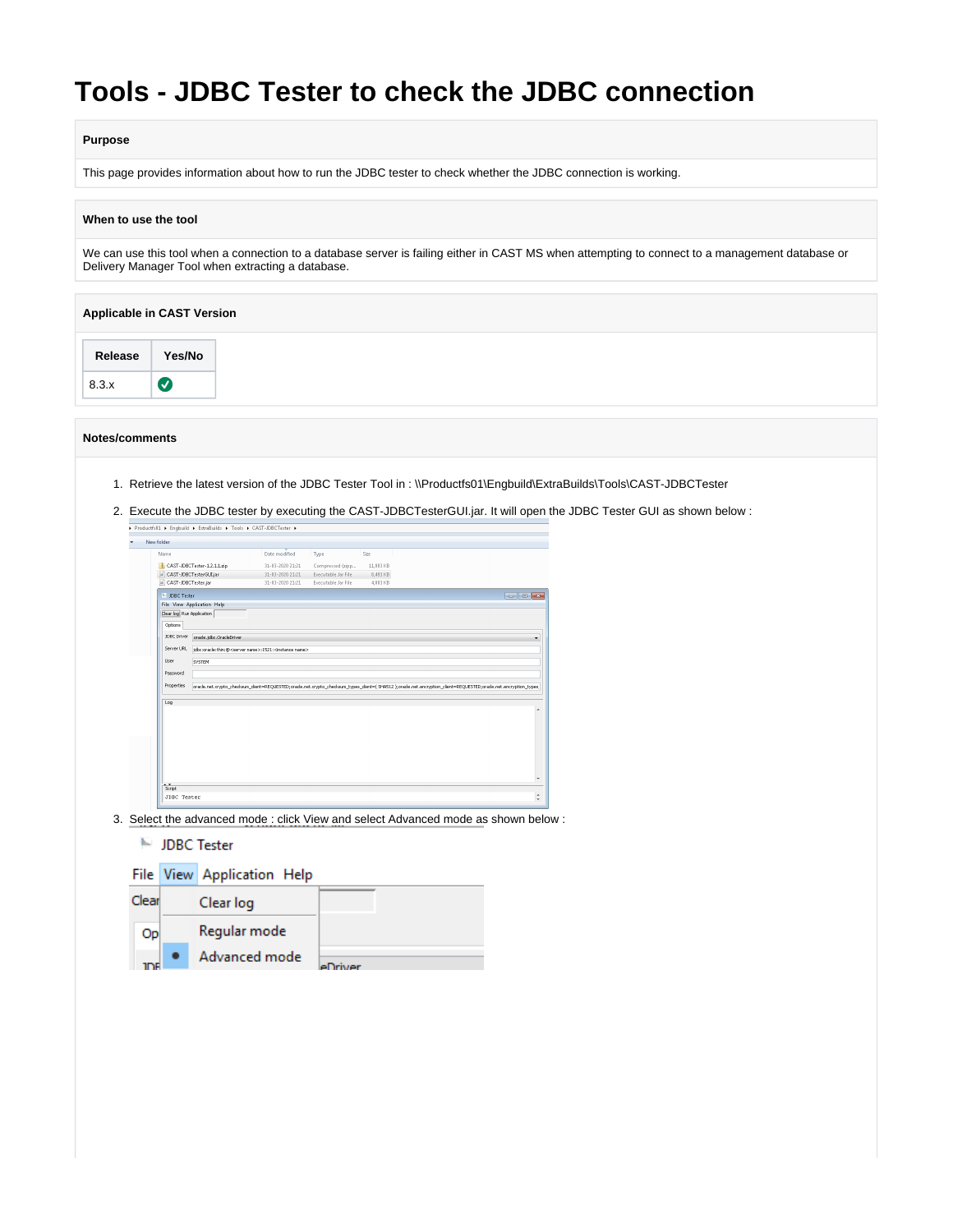4. Select the JDBC Driver you would like to test the connectivity for :

|   | IN JDBC Tester            |                                              |
|---|---------------------------|----------------------------------------------|
|   |                           | File View Application Help                   |
|   | Clear log Run Application |                                              |
|   | Options                   | Advanced                                     |
|   | JDBC Driver               | oracle.jdbc.OracleDriver                     |
|   | Server URL                | oracle.jdbc.OracleDriver                     |
|   |                           | org.postgresgl.Driver                        |
|   | User                      | net.sourceforge.jtds.jdbc.Driver             |
|   |                           | com.microsoft.sqlserver.jdbc.SQLServerDriver |
| a | Password                  | com.ibm.db2.jcc.DB2Driver                    |

a.

5. Once you have selected the JDBC driver, fill the credential: the Server URL, the user name, and the password as shown below:

| IN JDBC Tester     |                                                                                                                                                             | $\mathbf{x}$<br>$\overline{\phantom{a}}$ |
|--------------------|-------------------------------------------------------------------------------------------------------------------------------------------------------------|------------------------------------------|
|                    | File View Application Help                                                                                                                                  |                                          |
|                    | Clear log Run Application                                                                                                                                   |                                          |
|                    | Options Advanced                                                                                                                                            |                                          |
| JDBC Driver        | oracle.idbc.OracleDriver                                                                                                                                    |                                          |
| Server URL         | jdbc:oracle:thin:@ga_o11g_part9:1521:ORA11GR2                                                                                                               |                                          |
| User               | SYSTEM                                                                                                                                                      |                                          |
| Password           |                                                                                                                                                             |                                          |
| Properties         | orade.net.crypto_checksum_client=REQUESTED;orade.net.crypto_checksum_types_client=(SHA512);orade.net.encryption_client=REQUESTED;orade.net.encryption_types |                                          |
| Log                |                                                                                                                                                             |                                          |
|                    | at java.lang.Thread.run(null:-1)                                                                                                                            | $\blacktriangle$                         |
|                    | SQL cause: ORA-00923: FROM keyword not found where expected                                                                                                 |                                          |
|                    | Query returned 0 rows!                                                                                                                                      |                                          |
|                    | Disconnecting                                                                                                                                               |                                          |
|                    | Disconnected!                                                                                                                                               |                                          |
|                    | JDBC test completed in 1125 ms                                                                                                                              |                                          |
|                    |                                                                                                                                                             | $\equiv$                                 |
|                    | Execution succeeded!                                                                                                                                        |                                          |
|                    |                                                                                                                                                             |                                          |
| $rac{1}{\sqrt{2}}$ |                                                                                                                                                             |                                          |
|                    | JDBC Tester -url jdbc:oracle:thin:@ga oilg part9:1521:ORA11GR2 -password ****                                                                               | $\blacktriangle$                         |

6. In the advanced tab, put a query to be run by the JDBC connector as shown below :

|                    | IN IDBC Tester                                              |  |
|--------------------|-------------------------------------------------------------|--|
|                    | File View Application Help                                  |  |
|                    | Clear log Run Application                                   |  |
|                    | Options Advanced                                            |  |
| Query              | select 1 from dual                                          |  |
| Verbose V          |                                                             |  |
| Log File           |                                                             |  |
|                    |                                                             |  |
|                    |                                                             |  |
|                    |                                                             |  |
| Log                |                                                             |  |
|                    |                                                             |  |
|                    | at java.lang.Thread.run(null:-1)                            |  |
|                    | SQL cause: ORA-00923: FROM keyword not found where expected |  |
|                    | Query returned 0 rows!                                      |  |
|                    | Disconnecting                                               |  |
|                    | Disconnected!                                               |  |
|                    | JDBC test completed in 1125 ms                              |  |
|                    | Execution succeeded!                                        |  |
|                    |                                                             |  |
| $rac{1}{\sqrt{2}}$ |                                                             |  |